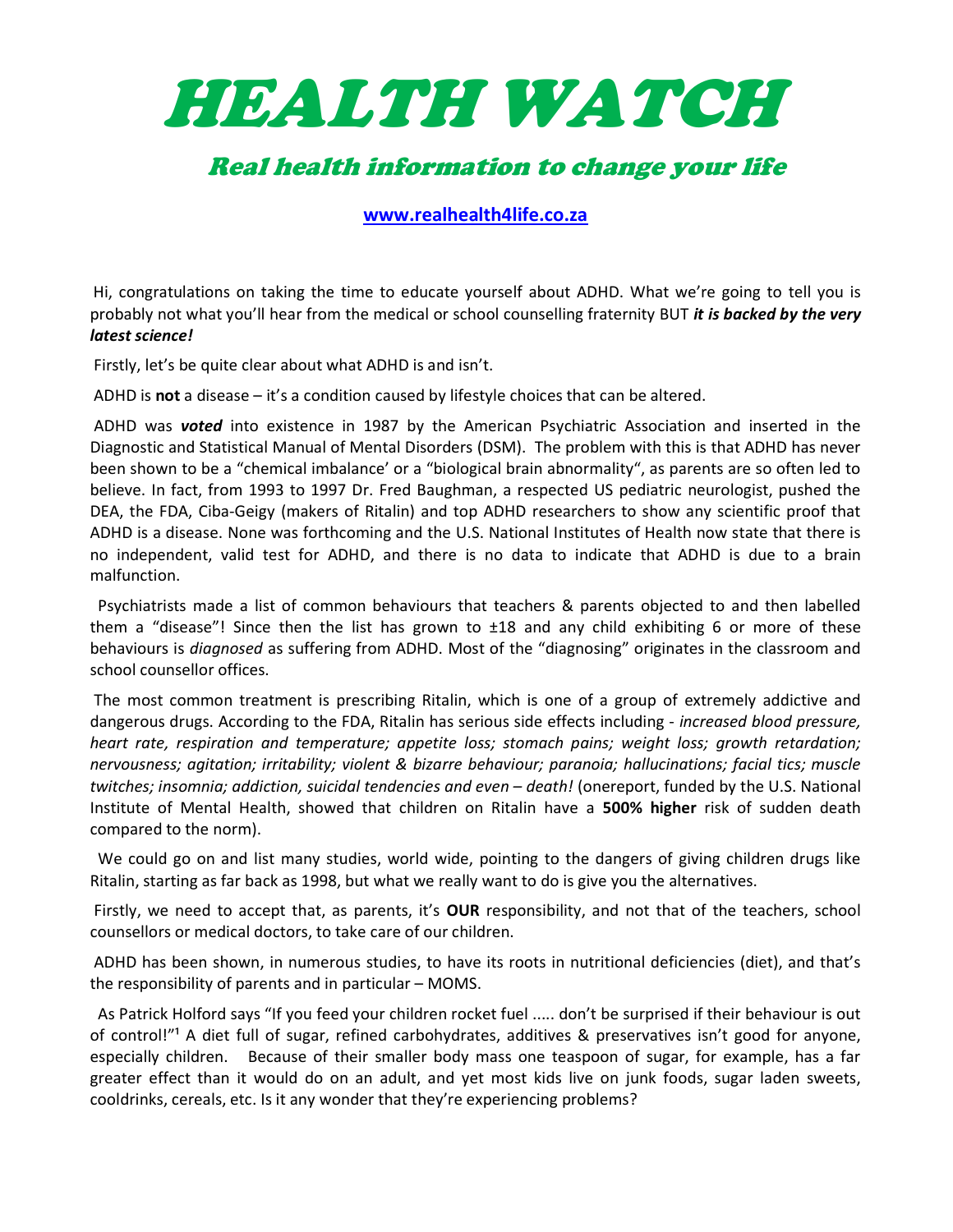No car owner would consider putting contaminated fuel and oil into their motor car engine but in our ignorance we allow our kids to put junk into their bodies every day. Surely they are far more valuable than our car engines?

 There is a huge body of research, from all over the world, all pointing to the simple fact that, if we improve children's diets, we improve their health, whether it be allergies, eczema & other skin problems, and especially, behavioural and learning problems.

So let's look at a few simple steps a parent can take to improve their ADHD child's behaviour.

Here are three things that can make a profound difference –

- 1) Change the child to a low sugar, low GI diet.
- 2) Eliminate colourants, preservatives & additives from their diet.
- 3) Give them nutritional supplements, including an Omega 3 supplement.

1) Glucose is the main fuel for the brain and refined sugar is easily and speedily converted into glucose by the body. If your child eats a lot of refined sugar (remember that sugar is hidden in almost every refined food), then their blood sugar level is going to be fluctuating wildly, shooting up and then dipping down repeatedly throughout the day. Is it any wonder that their levels of concentration, activity and energy will also fluctuate enormously? Dietary studies show that hyperactive children generally eat more sugar than other children<sup>2</sup> and another study showed that reducing dietary sugar reduced disciplinary actions in young offenders. $^3$ 

 The best thing a parent can do for their children is to become a label reader – don't buy anything that contains sugar. These days food manufacturers use high fructose corn syrup (HFCS) instead of natural sugar (sucrose) because it's much cheaper. The problem is that HFCS enters the blood stream even quicker than natural sugar, causing even bigger mood and concentration fluctuations. Give your children fresh fruit, vegetables and fruit juices instead of processed foods and softdrinks.

 Refined carbohydrates – white flour, white rice, etc., have a similar effect on blood sugar levels and have the added disadvantage of providing lots of empty calories. Obesity in children is a growing at alarming levels and adds to the ADHD problems. Rather give your children whole grain wheat products and brown rice, which have a low GI (glycemic index – which is a measurement of how fast the sugars in a food are converted into glucose in the body).

 Be aware that just because it says "wholegrain" on the box doesn't necessarily means it is. In order to lengthen shelf life, food manufacturers remove the lipids and sterols from grains. These are the oily components which are essential for cellular health but, unfortunately, easily go rancid, so they're removed. An example is wheat germ oil: you can buy any wheat product, whether it be flour, pasta, bread or cereal and you'll not find any wheat germ oil in it.

 Food manufacturers, and especially breakfast cereal manufacturers, are not adverse to saying things on the packaging which are not altogether factual. For instance, many cereal boxes say "Preservative Free" when, in fact, they contain BHA (Butylated hydroxyanisole) and BHT (butylated hydroxytoluene). Both these preservatives have question marks regarding their effects on our health. Have you ever stopped to wonder how a breakfast cereal labelled "preservative free" can last for months in the cupboard without going mouldy?

 An excellent breakfast for your children is old fashioned oats. Not the precooked "heat in a minute" type but simple rolled oats. Buy from your health store (or possibly your baking supplies store). It makes a very tasty, nutritious breakfast. Simply pour some hot (not boiling) water onto a few spoonfuls of oats and leave it to stand for 5 – 8 minutes. Adding chopped fruit, nuts and seeds means you don't need to sweeten it and oats has the added benefit of being an extremely good source of dietary fibre.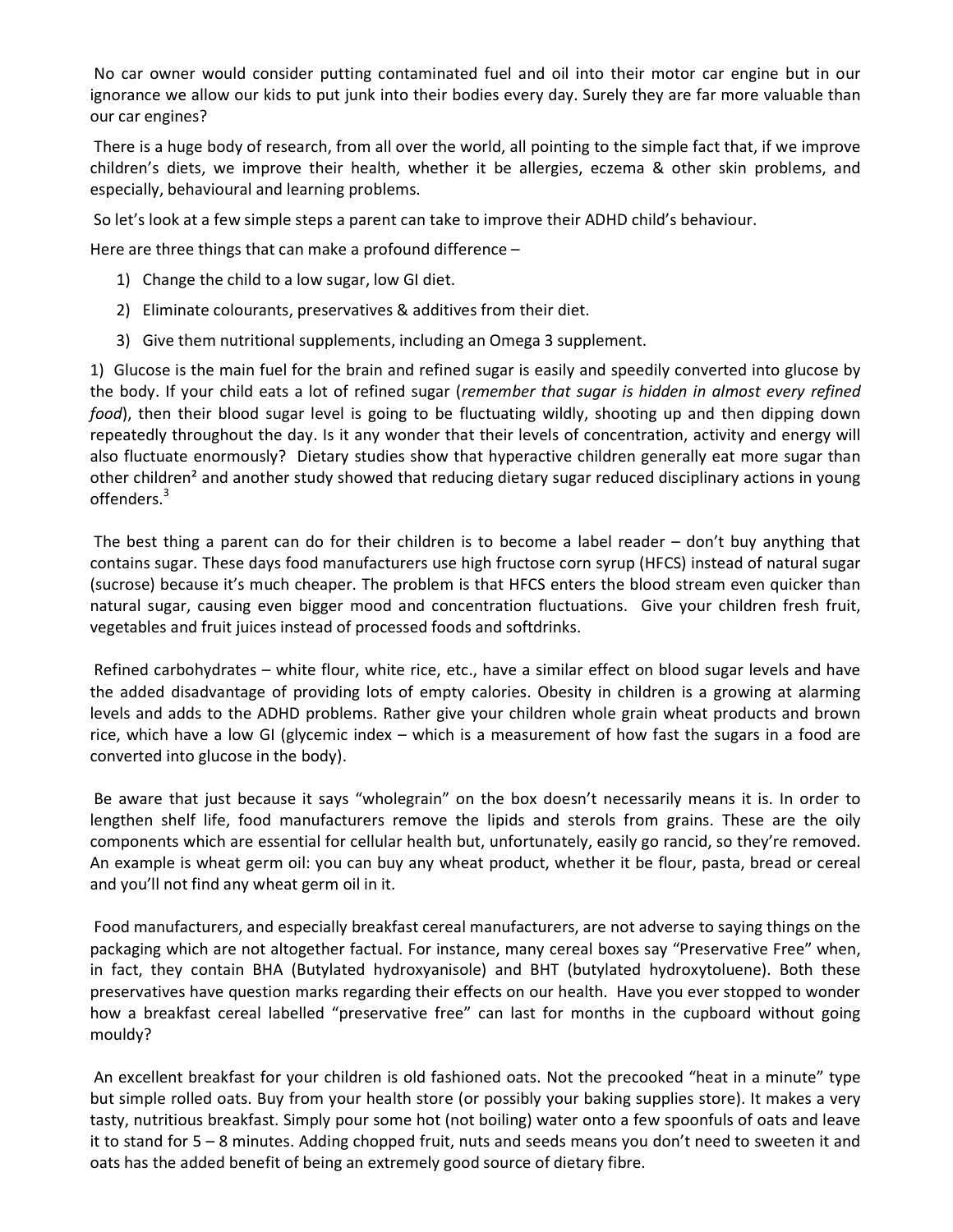One of the worst things a parent can do for a child is to give them money to buy lunch at school. A good lunch box can make the world of difference to a child. Studies in the UK have shown significant improvements in behaviour and concentration levels when children are given healthy lunchboxes. Include wholegrain sandwiches with peanut butter (make sure you buy one without added sugar), tuna, chicken, egg or cheese fillings. Protein helps to slow the absorption of glucose into the blood stream. Also include fruit and nuts for your child to snack on, and a fruit juice instead of a soda. Be aware that many yogurts and drinking yogurts contain large amounts of sugar – if you are going to give your child yogurt, give them a plain one and chop some fruit into it to sweeten it.

 If your child is going to be at school all day make sure they have enough to eat several times during the day. Eating several small meals a day helps to regulate blood sugar levels, preventing the roller coaster effect and stabilizing behaviour.

2) There is overwhelming evidence today showing that preservatives, colourants and additives in food have a detrimental impact on children and especially those labelled as suffering from ADHD.

One study in 2001, by the Hyperactive Children's Support Group in the UK  $^3$  found the following – 89% reacted to food colourings 72% to flavourings 60% to MSG (it is virtually impossible to find a packet of crisps without MSG!) 45% to all synthetic additives 50% to dairy products 60% to chocolate

 In addition, preservatives, colourants and additives in food are known to affect allergies, so if your child suffers from allergies it's possible that the allergy is causing or aggravating the behavioural problems.

 Become a label reader: buy fresh (or frozen), unprocessed fruits and vegetables, wholegrain breads & pastas, grass fed beef & mutton, and eliminate all processed foods.

 3) It's basically impossible to eat a "balanced diet" today and it's totally impossible to get all the nutrients (vitamins, minerals and amino acids) required by a growing child from modern diets. Supplementation is the only way to bridge the gap between what we should be getting and what we actually get. Again, studies show that supplementation helps improve ADHD children's performance.<sup>4</sup> It's essential that your child gets a good quality multivitamin and mineral complex every day. Unfortunately, many of the supplement manufacturers are just as bad as the food manufacturers when it comes to putting additives & preservatives in their supplements. There are children's vitamins with sugar, tartrazine, and other nasties in them. Once again, parents need to read the labels very carefully. Look for supplements that contain vitamins from natural as opposed to synthetic sources. The natural ones are far more bio-available, meaning they are more easily absorbed, giving far better value for your money and, more importantly, better results.

Another critical nutrient for children is Omega 3. Not only is it crucial for brain and eye development in the womb, Omega 3 has also been shown to play an important role in ongoing brain development, assisting in concentration and academic performance.

In one study, children with learning, behaviour and psychosocial difficulties were given an omega supplement or a placebo. Those receiving the omega supplement more than doubled their gain in reading age, and more than tripled their gain in spelling age in a three month period.<sup>6</sup>

Another study, recently featured on the BBC, reported on a very small but remarkable study of children who were given fish oil supplements (Omega 3). The children took tests before they started taking the fish